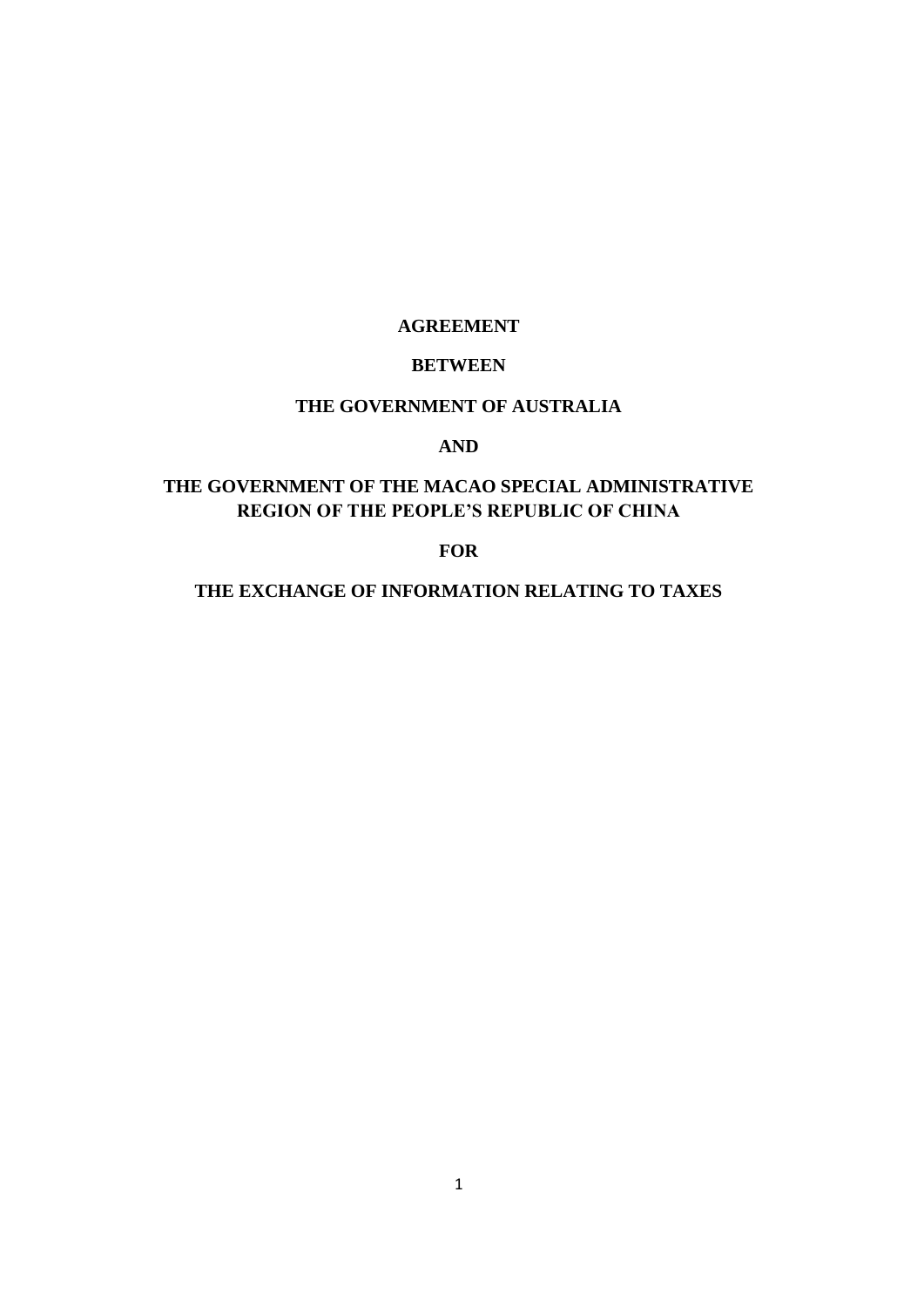# THE GOVERNMENT OF THE MACAO SPECIAL ADMINISTRATIVE REGION OF THE PEOPLE'S REPUBLIC OF CHINA AND THE GOVERNMENT OF AUSTRALIA,

Desiring to facilitate the exchange of information with respect to taxes, have agreed as follows:

#### **Article 1**

## **OBJECT AND SCOPE OF THE AGREEMENT**

The competent authorities of the Contracting Parties shall provide assistance through exchange of information that is foreseeably relevant to the administration and enforcement of the internal laws of the Contracting Parties concerning taxes covered by this Agreement. Such information shall include information that is foreseeably relevant to the determination, assessment and collection of such taxes, the recovery and enforcement of tax claims, or the investigation or prosecution of tax matters. Information shall be exchanged in accordance with the provisions of this Agreement and shall be treated as confidential in the manner provided in Article 8. The rights and safeguards secured to persons by the laws or administrative practice of the requested Party remain applicable. The requested Party will use its best endeavours to ensure that any such rights and safeguards are not applied in a manner that unduly prevents or delays effective exchange of information.

# **Article 2**

#### **JURISDICTION**

A requested Party is not obligated to provide information which is neither held by its authorities nor in the possession or control of persons who are within its territorial jurisdiction.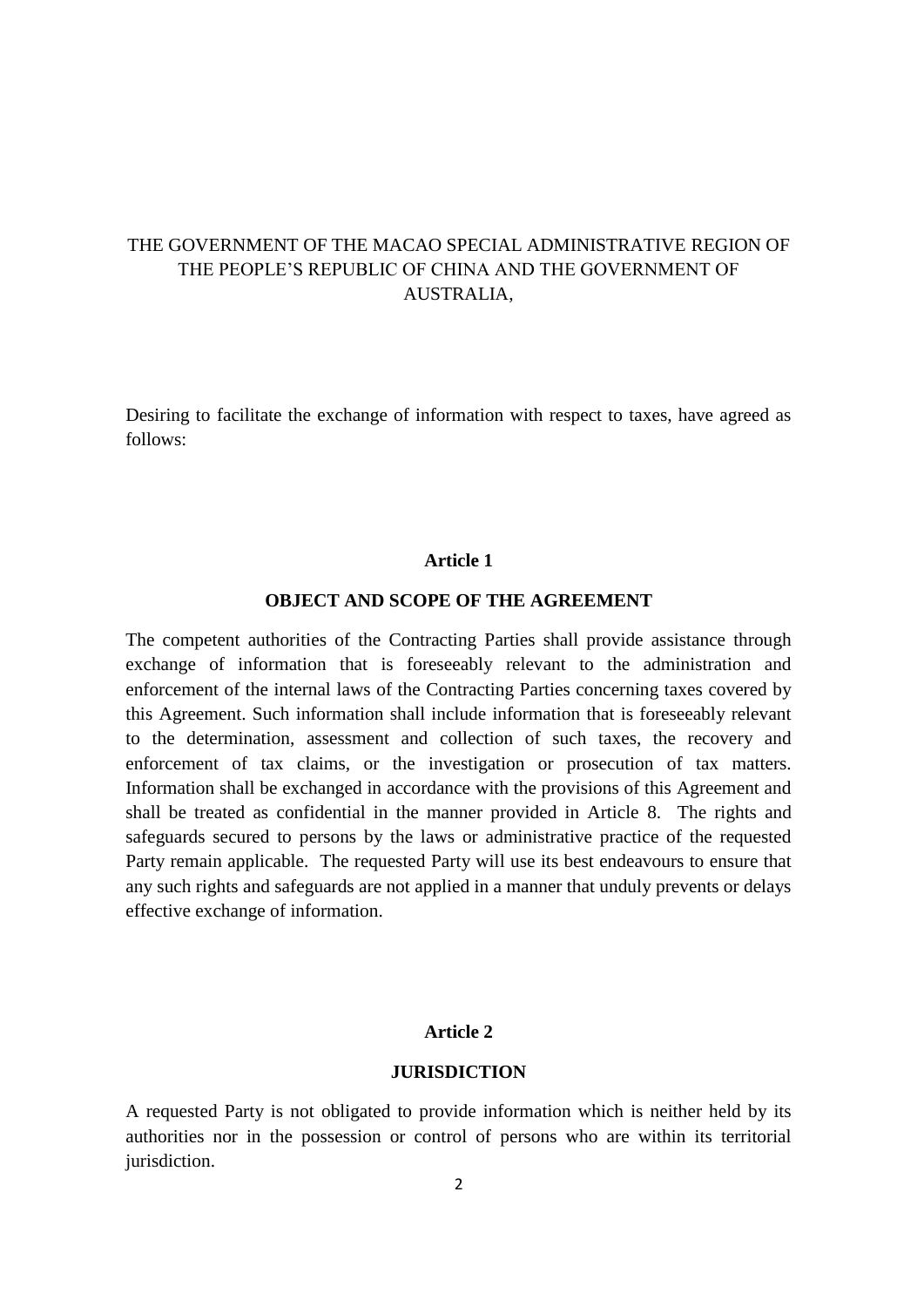## **TAXES COVERED**

- 1. The taxes which are the subject of this Agreement are:
	- a) in Macao, taxes of every kind and description imposed by the Government of the Macao Special Administrative Region; and
	- b) in Australia, taxes of every kind and description imposed under federal laws administered by the Commissioner of Taxation.
- 2. This Agreement shall also apply to any identical or substantially similar taxes imposed after the date of signature of the Agreement in addition to, or in place of, the existing taxes. The competent authorities of the Contracting Parties shall notify each other of any substantial changes to the taxation and related information gathering measures covered by the Agreement.

#### **Article 4**

## **DEFINITIONS**

- 1. For the purposes of this Agreement, unless otherwise defined:
	- a) the term "Macao", means the Macao Special Administrative Region of the People's Republic of China; used in a geographical sense, it means the peninsula of Macao and the islands of Taipa and Coloane;
	- b) the term "Australia", when used in a geographical sense, excludes all external territories other than:
		- (i) the Territory of Norfolk Island;
		- (ii) the Territory of Christmas Island;
		- (iii) the Territory of Cocos (Keeling) Islands;
		- (iv) the Territory of Ashmore and Cartier Islands;
		- (v) the Territory of Heard Island and McDonald Islands; and
		- (vi) the Coral Sea Islands Territory,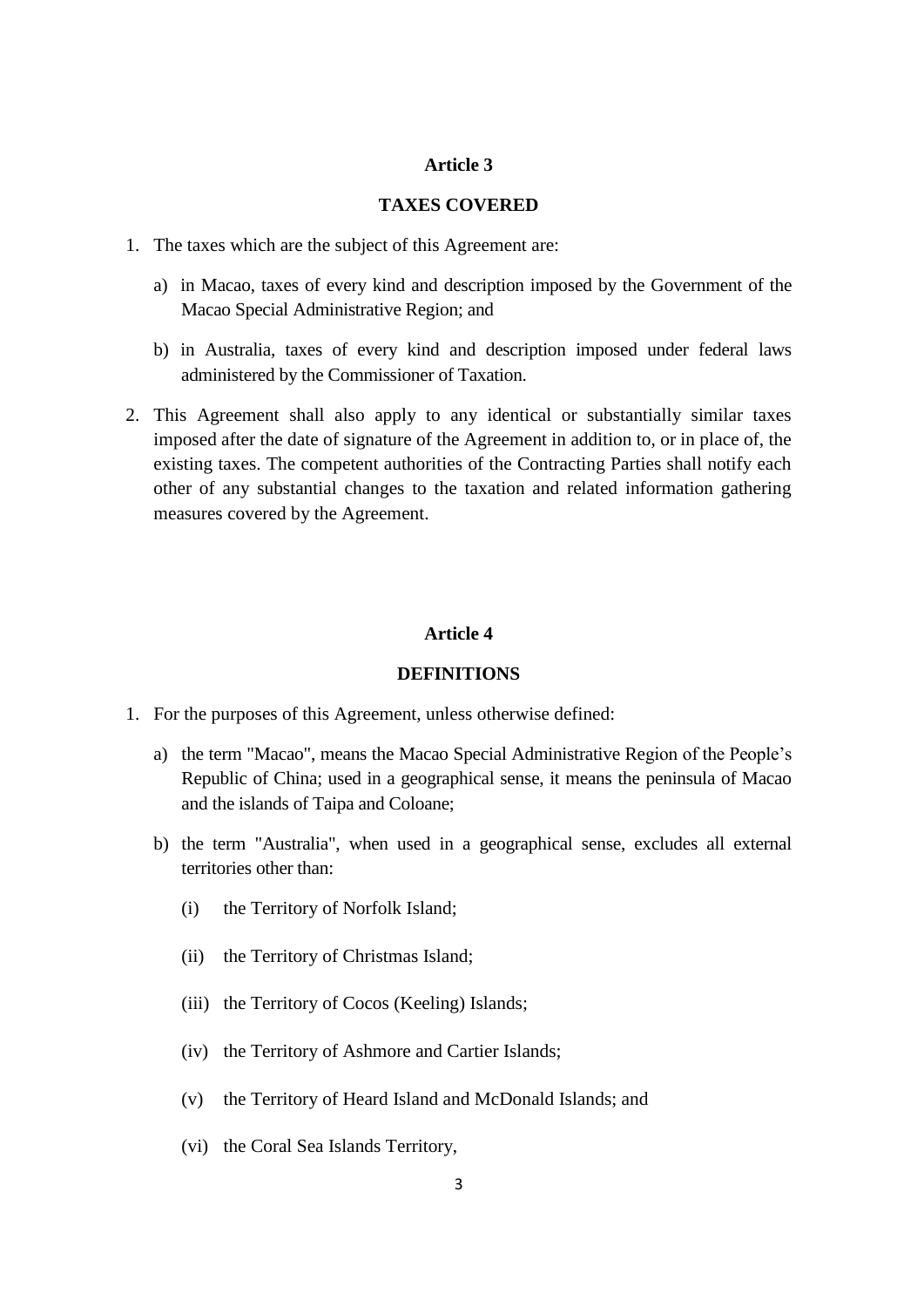and includes any area adjacent to the territorial limits of Australia (including the Territories specified in this subparagraph) in respect of which there is for the time being in force, consistently with international law, a law of Australia dealing with the exploration for or exploitation of any of the natural resources of the exclusive economic zone or the seabed and subsoil of the continental shelf;

- c) the term "collective investment fund or scheme" means any pooled investment vehicle, irrespective of legal form. The term "public collective investment fund or scheme" means any collective investment fund or scheme provided the units, shares or other interests in the fund or scheme can be readily purchased, sold or redeemed by the public. Units, shares or other interests in the fund or scheme can be readily purchased, sold or redeemed "by the public" if the purchase, sale or redemption is not implicitly or explicitly restricted to a limited group of investors;
- d) the term "company" means any body corporate or any entity that is treated as a body corporate for tax purposes;
- e) the term "competent authority" means,
	- i) in the case of Macao, the Chief Executive or his authorised representative; and
	- ii) in the case of Australia, the Commissioner of Taxation or an authorised representative of the Commissioner;
- f) the term "Contracting Party" means Macao or Australia as the context requires;
- g) the term "criminal laws" means all criminal laws designated as such under internal law irrespective of whether contained in the tax laws, the criminal code or other statutes;
- h) the term "criminal tax matters" means tax matters involving intentional conduct which is liable to prosecution under the criminal laws of the requesting Party;
- i) the term "information" means any fact, statement, document or record in any form whatever;
- j) the term "information gathering measures" means laws and administrative or judicial procedures that enable a Contracting Party to obtain and provide the requested information;
- k) the term "person" includes an individual, a company and any other body of persons;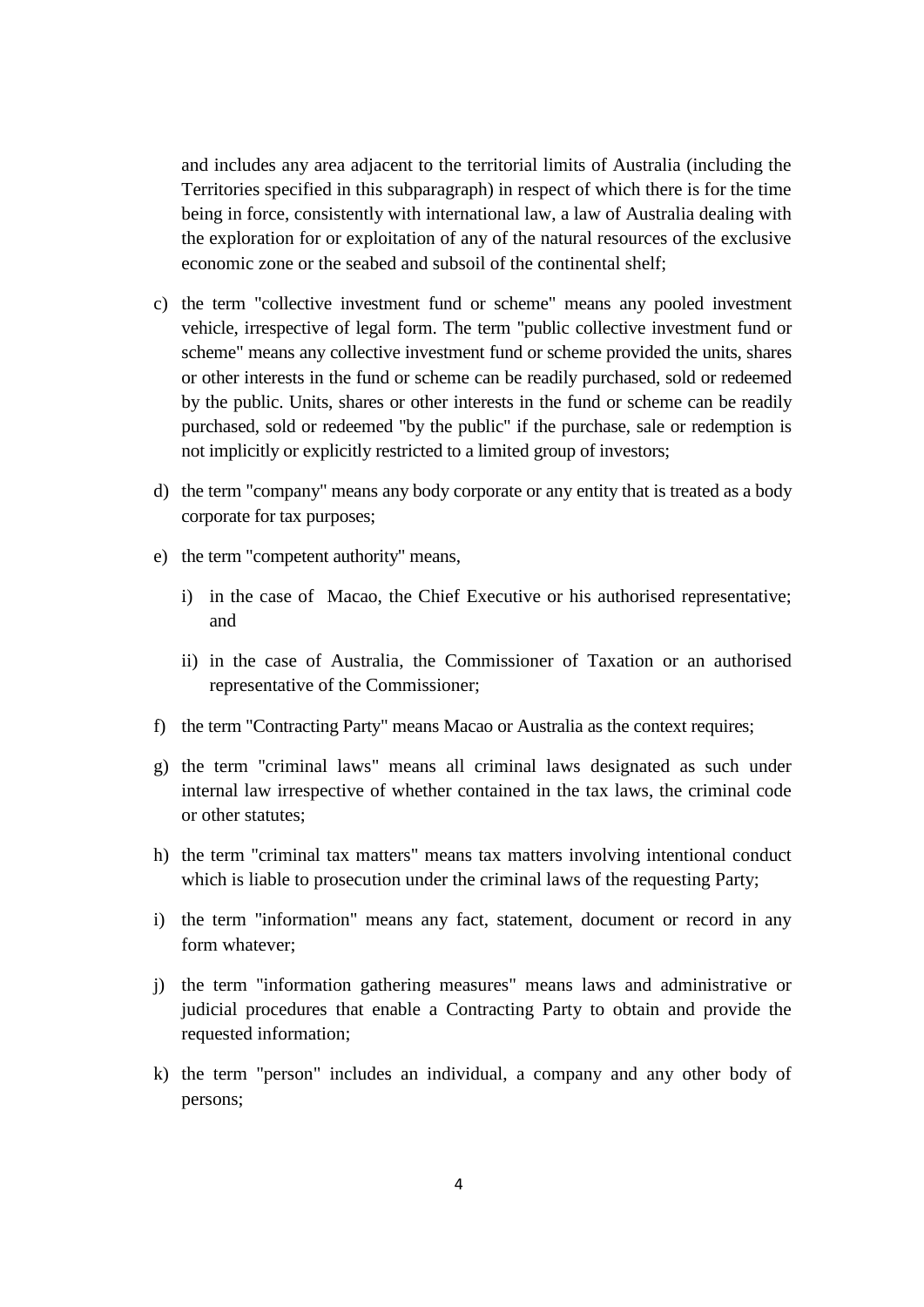- l) the term "principal class of shares" means the class or classes of shares representing a majority of the voting power and value of the company;
- m) the term "publicly traded company" means any company whose principal class of shares is listed on a recognised stock exchange provided its listed shares can be readily purchased or sold by the public. Shares can be purchased or sold "by the public" if the purchase or sale of shares is not implicitly or explicitly restricted to a limited group of investors;
- n) the term "recognised stock exchange" means any stock exchange agreed upon by the competent authorities of the Contracting Parties;
- o) the term "requested Party" means the Contracting Party requested to provide information;
- p) the term "requesting Party" means the Contracting Party requesting information; and
- q) the term "tax" means any tax to which the Agreement applies.
- 2. As regards the application of this Agreement at any time by a Contracting Party, any term not defined therein, unless the context otherwise requires shall have the meaning that it has at that time under the law of that Party, any meaning under the applicable tax laws of that Party prevailing over a meaning given to the term under other laws of that Party.

#### **EXCHANGE OF INFORMATION UPON REQUEST**

- 1. The competent authority of the requested Party shall provide upon request information for the purposes referred to in Article 1. Such information shall be exchanged without regard to whether the conduct being investigated would constitute a crime under the laws of the requested Party if such conduct occurred in the requested Party.
- 2. If the information in the possession of the competent authority of the requested Party is not sufficient to enable it to comply with the request for information, that Party shall use all relevant information gathering measures to provide the requesting Party with the information requested, notwithstanding that the requested Party may not need such information for its own tax purposes.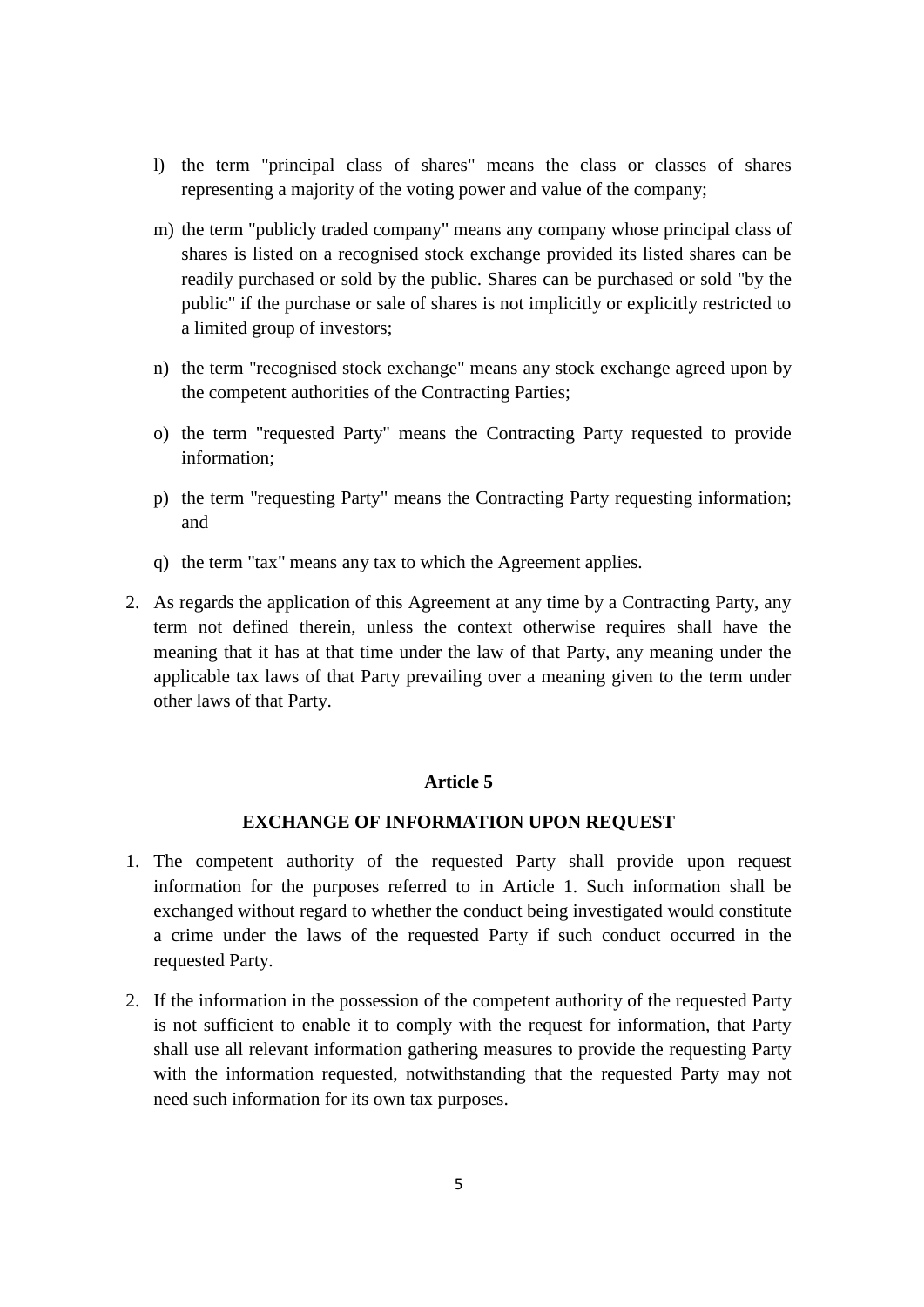- 3. If specifically requested by the competent authority of the requesting Party, the competent authority of the requested Party shall provide information under this Article, to the extent allowable under its internal laws, in the form of depositions of witnesses and authenticated copies of original records.
- 4. Each Contracting Party shall ensure that its competent authorities for the purposes specified in Article 1 of the Agreement, have the authority to obtain and provide upon request:
	- a) information held by banks, other financial institutions, and any person acting in an agency or fiduciary capacity including nominees and trustees;
	- b) information regarding the ownership of companies, partnerships, trusts, foundations, "Anstalten" and other persons, including, within the constraints of Article 2, ownership information on all such persons in an ownership chain; in the case of trusts, information on settlors, trustees, beneficiaries and protectors; and in the case of foundations, information on founders, members of the foundation council and beneficiaries. Further, this Agreement does not create an obligation on the Contracting Parties to obtain or provide ownership information with respect to publicly traded companies or public collective investment funds or schemes unless such information can be obtained without giving rise to disproportionate difficulties.
- 5. The competent authority of the requesting Party shall provide the following information to the competent authority of the requested Party when making a request for information under this Agreement to demonstrate the foreseeable relevance of the information to the request:
	- a) the identity of the person under examination or investigation;
	- b) a statement of the information sought including its nature and the form in which the requesting Party wishes to receive the information from the requested Party;
	- c) the tax purpose for which the information is sought;
	- d) the grounds for believing that the information requested is held in the requested Party or is in the possession or control of a person within the jurisdiction of the requested Party;
	- e) to the extent known, the name and address of any person believed to be in possession of the requested information;
	- f) a statement that the request is in conformity with the law and administrative practices of the requesting Party, that if the requested information was within the jurisdiction of the requesting Party then the competent authority of the requesting Party would be able to obtain the information under the laws of the requesting Party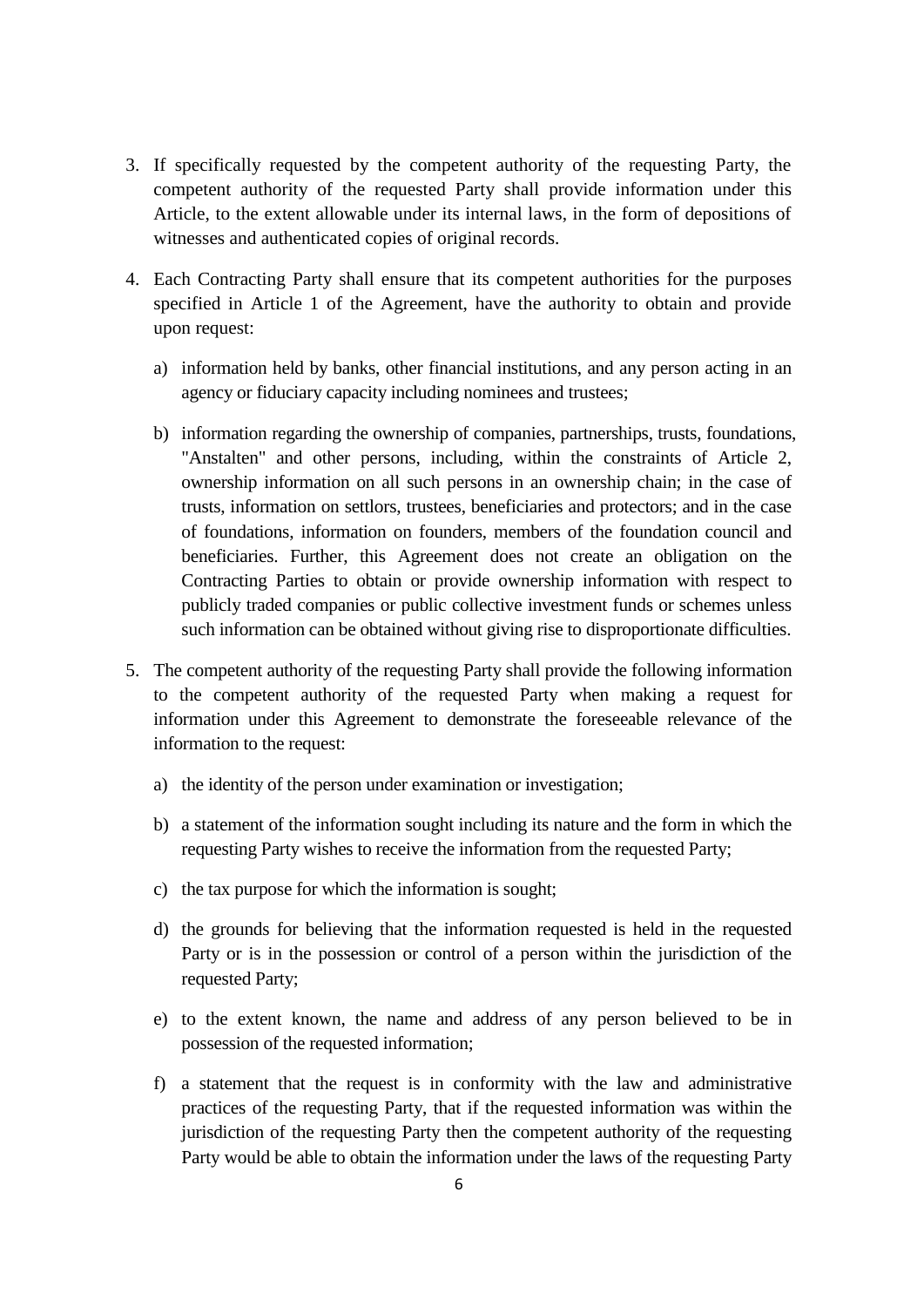or in the normal course of administrative practice and that the information request is in conformity with this Agreement; and

- g) a statement that the requesting Party has pursued all means available in its own territory to obtain the information, except those that would give rise to disproportionate difficulties.
- 6. The competent authority of the requested Party shall forward the requested information as promptly as possible to the requesting Party. To ensure a prompt response, the competent authority of the requested Party shall:
	- a) Confirm receipt of a request in writing to the competent authority of the requesting Party and shall notify the competent authority of the requesting Party of deficiencies in the request, if any, within 60 days of the receipt of the request.
	- b) If the competent authority of the requested Party has been unable to obtain and provide the information within 90 days of receipt of the request, including if it encounters obstacles in furnishing the information or it refuses to furnish the information, it shall immediately inform the requesting Party, explaining the reason for its inability, the nature of the obstacles or the reasons for its refusal.

#### **Article 6**

# **TAX EXAMINATIONS ABROAD**

- 1. A Contracting Party may, in accordance with its internal laws, allow representatives of the competent authority of the other Contracting Party to enter the territory of the first-mentioned Party to interview individuals and examine records with the written consent of the persons concerned. The competent authority of the second-mentioned Party shall notify the competent authority of the first-mentioned Party of the time and place of the meeting with the individuals concerned.
- 2. At the request of the competent authority of one of the Contracting Party, the competent authority of the other Contracting Party may allow representatives of the competent authority of the first-mentioned Party to be present at the appropriate part of a tax examination in the second-mentioned Party.
- 3. If the request referred to in paragraph 2 is acceded to, the competent authority of the Contracting Party conducting the examination shall, as soon as possible, notify the competent authority of the other Party about the time and place of the examination, the authority or official designated to carry out the examination and the procedures and conditions required by the first-mentioned Party for the conduct of the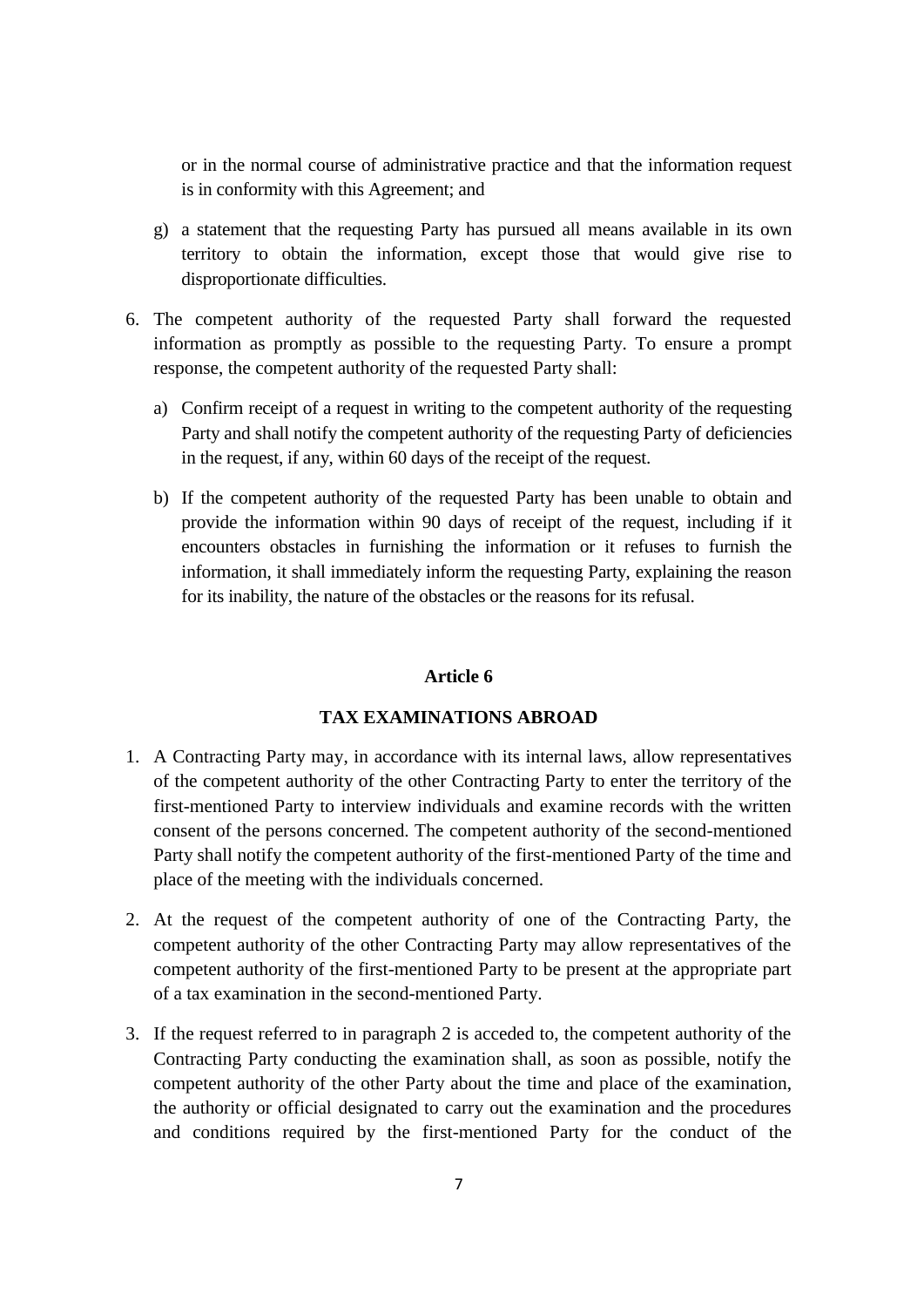examination. All decisions with respect to the conduct of the tax examination shall be made by the Party conducting the examination.

#### **Article 7**

#### **POSSIBILITY OF DECLINING A REQUEST**

- 1. The requested Party shall not be required to obtain or provide information that the requesting Party would not be able to obtain under its own laws for purposes of the administration or enforcement of its own tax laws. The competent authority of the requested Party may decline to assist where the request is not made in conformity with this Agreement.
- 2. The provisions of this Agreement shall not impose on a Contracting Party the obligation to supply information which would disclose any trade, business, industrial, commercial or professional secret or trade process. Notwithstanding the foregoing, information of the type referred to in Article 5, paragraph 4 shall not be treated as such a secret or trade process merely because it meets the criteria in that paragraph.
- 3. The provisions of this Agreement shall not impose on a Contracting Party the obligation to obtain or provide information, which would reveal confidential communications between a client and an attorney, solicitor or other admitted legal representative where such communications are:
	- a) produced for the purposes of seeking or providing legal advice or
	- b) produced for the purposes of use in existing or contemplated legal proceedings.
- 4. The competent authority of the requested Party may decline a request for information where the disclosure of the information would be contrary to public policy (ordre public).
- 5. A request for information shall not be refused on the ground that the tax claim giving rise to the request is disputed by the taxpayer.
- 6. The requested Party may decline a request for information if the information is requested by the requesting Party to administer or enforce a provision of the tax law of the requesting Party, or any requirement connected therewith, which discriminates against a citizen or a national of the requested Party as compared with a citizen or a national of the requesting Party in the same circumstances.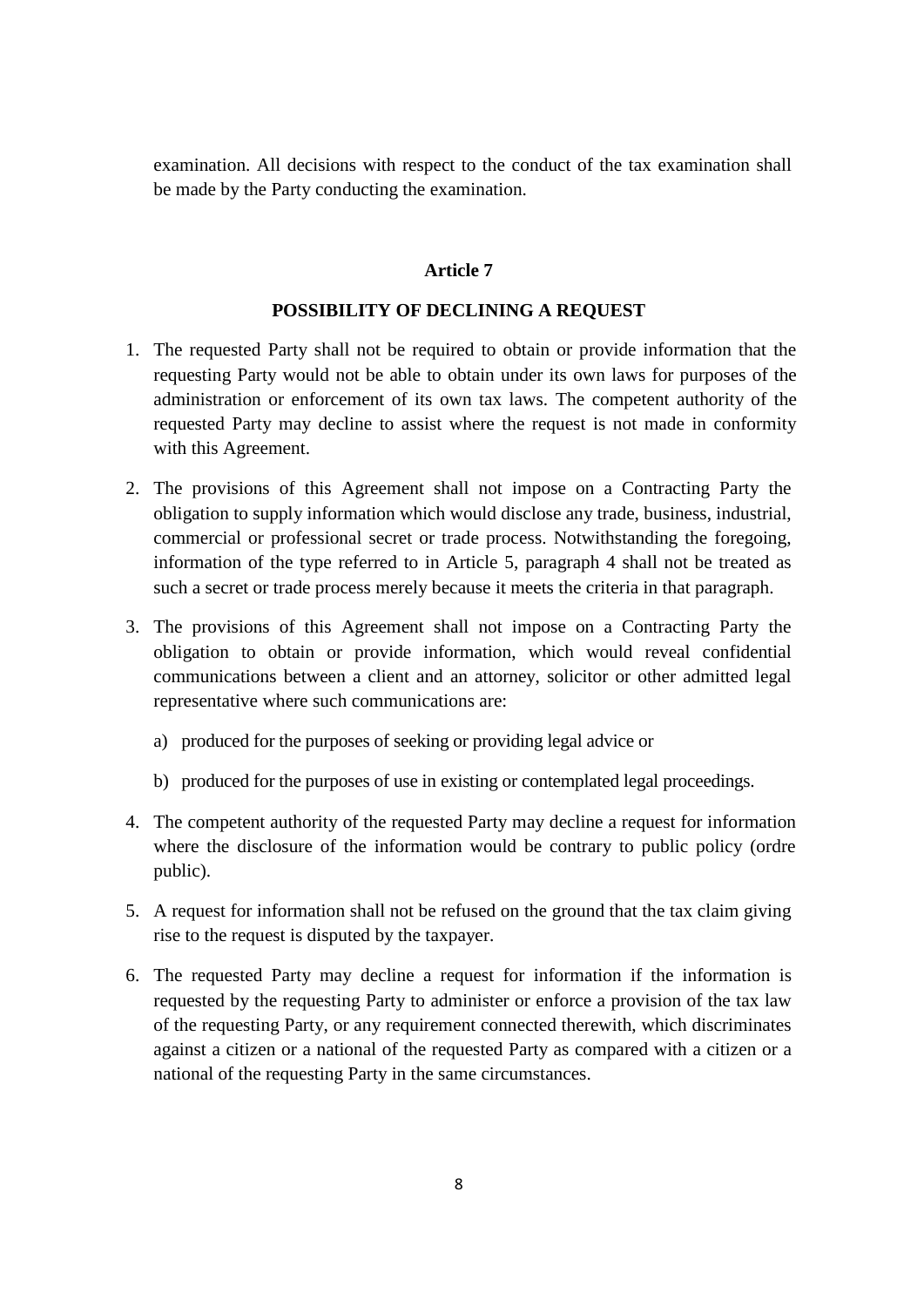## **CONFIDENTIALITY**

Any information received by a Contracting Party under this Agreement shall be treated as confidential and may be disclosed only to persons or authorities (including courts and administrative bodies) in the jurisdiction of the Contracting Party concerned with the assessment or collection of, the enforcement or prosecution in respect of, or the determination of appeals in relation to, the taxes covered by this Agreement. Such persons or authorities shall use such information only for such purposes. They may disclose the information in public court proceedings or in judicial decisions. The information may not be disclosed to any other person or entity or authority or any other jurisdiction without the express written consent of the competent authority of the requested Party.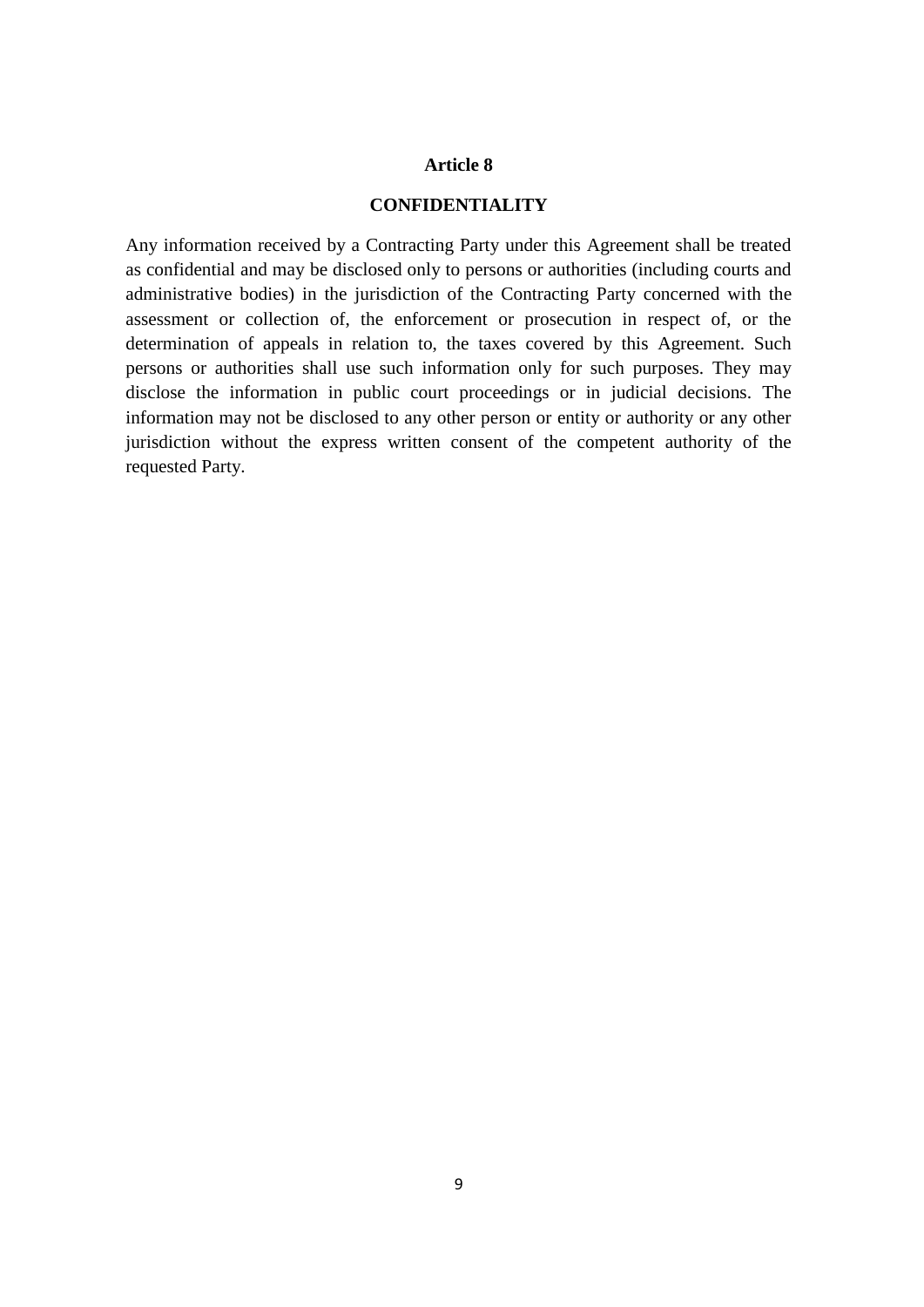#### **COSTS**

Unless the competent authorities of the Contracting Parties otherwise agree, ordinary costs incurred in providing assistance shall be borne by the requested Party and extraordinary costs incurred in providing assistance (including reasonable costs of engaging external advisors in connection with litigation or otherwise) shall be borne by the requesting Party. At the request of either Contracting Party, the competent authorities shall consult as necessary with regard to this Article, and in particular the competent authority of the requested Party shall consult with the competent authority of the requesting Party in advance if the costs of providing information with respect to a specific request are expected to be significant.

#### **Article 10**

#### **IMPLEMENTATION LEGISLATION**

The Contracting Parties shall enact any legislation necessary to comply with, and give effect to, the terms of the Agreement.

## **Article 11**

# **LANGUAGE**

Requests for assistance and answers thereto shall be drawn up in English or any other language agreed bilaterally between the competent authorities of the Contracting Parties under Article 12.

### **Article 12**

#### **MUTUAL AGREEMENT PROCEDURE**

- 1. Where difficulties or doubts arise between the Contracting Parties regarding the application or interpretation of the Agreement, the respective competent authorities shall use their best efforts to resolve the matter by mutual agreement.
- 2. In addition to the endeavours referred to in paragraph 1, the competent authorities of the Contracting Parties may mutually determine the procedures to be used under Articles 5 and 6 of this Agreement.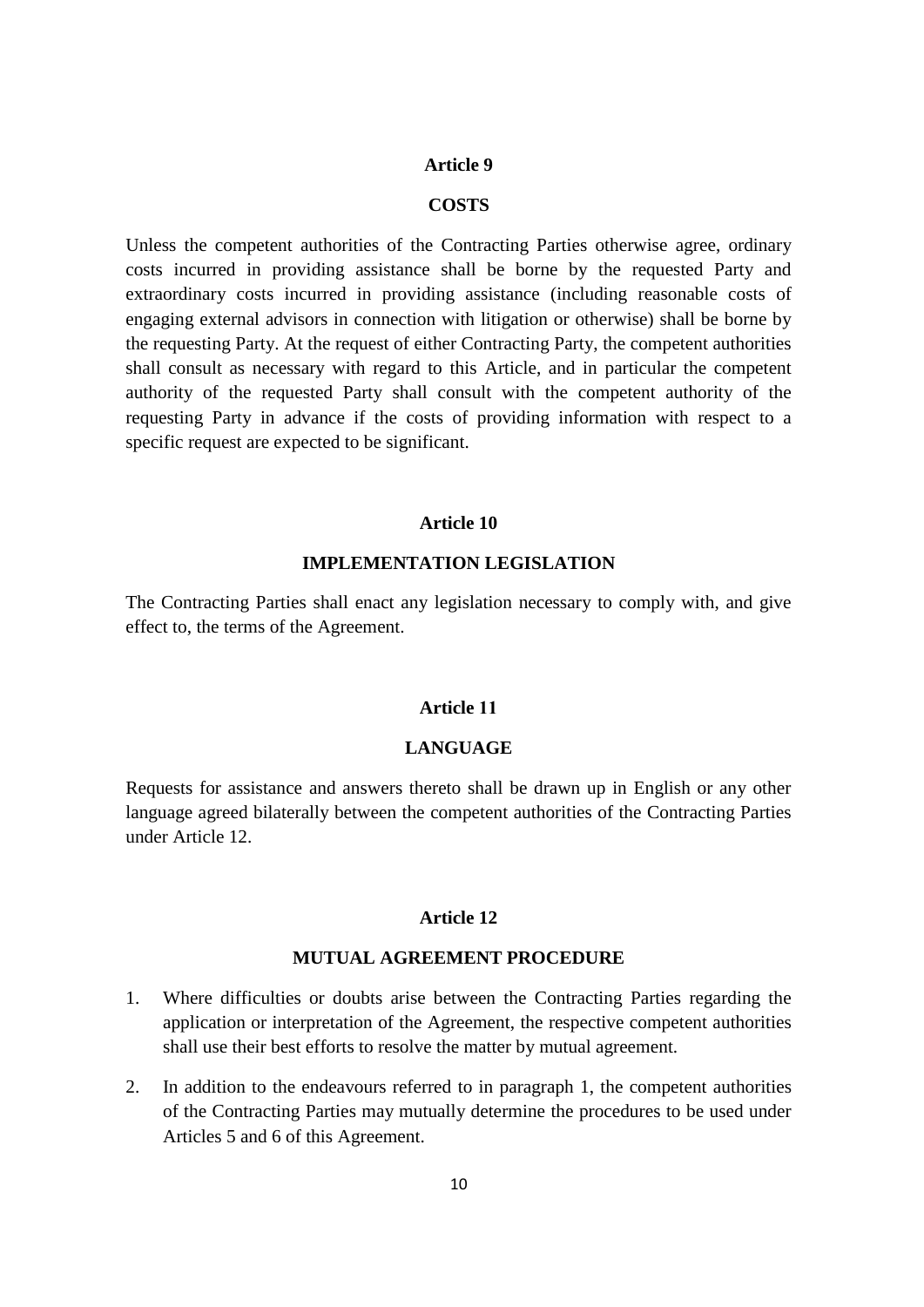- 3. The competent authorities of the Contracting Parties may communicate with each other directly for the purposes of reaching agreement under this Article.
- 4. The Contracting Parties may also agree on other forms of dispute resolution.

## **ENTRY INTO FORCE**

The Contracting Parties shall notify each other in writing of the completion of their constitutional and legal procedures for the entry into force of this Agreement. This Agreement shall enter into force on the date of the last notification, and shall thereupon have effect for criminal tax matters and for all other matters covered in Article 1 from 1 July 2011.

# **Article 14**

# **DURATION AND TERMINATION**

- 1. This Agreement shall remain in force until terminated by either Contracting Party.
- 2. Either Contracting Party may, after the expiry of five years from the date of its entry into force, terminate the Agreement by serving a written notice of termination to the other Contracting Party*.*
- 3. Such termination shall become effective on the first day of the month following the expiration of a period of six months after the date of receipt of notice of termination by the other Contracting Party. All requests received up to the effective date of termination shall be dealt with in accordance with the provisions of the Agreement.
- 4. If a Contracting Party terminates this Agreement, notwithstanding such termination, both Parties shall remain bound by the provisions of Article 8 of this Agreement with respect to any information obtained under this Agreement.

IN WITNESS WHEREOF the undersigned, being duly authorised thereto by their respective Governments, have signed this Agreement.